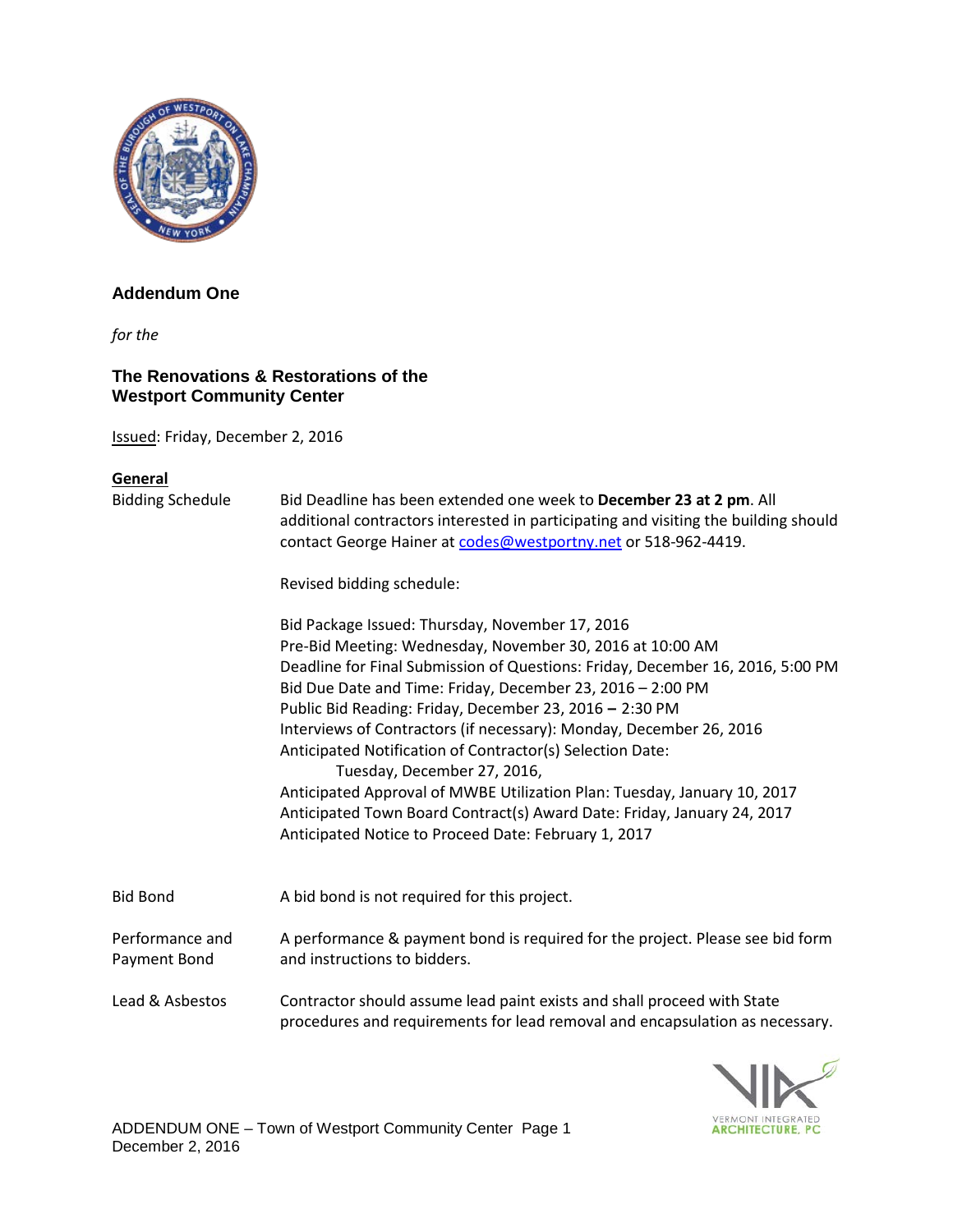|                            | Aesbestos located on the façade (northwest corner) by the electrical box shall<br>be encapsulated during the repainting of the building. Should mitigation<br>become necessary, this will be the Owner's responsibility.                                                                                       |
|----------------------------|----------------------------------------------------------------------------------------------------------------------------------------------------------------------------------------------------------------------------------------------------------------------------------------------------------------|
| <b>Weekly Meetings</b>     | Weekly meetings will be coordinated and run by the Owner's representative<br>with each prime contractor contributing minutes for its diciplines.                                                                                                                                                               |
| <b>Multiple Bids</b>       | A single entity may submit bids for and be awarded multiple prime contracts,<br>provided they are the low bidder in each category.                                                                                                                                                                             |
| <b>Budget</b>              | A budget by discipline, or prime contract (excluding overhead and profit and<br>general conditions):                                                                                                                                                                                                           |
|                            | 1. Contract No. 1 – General Construction (\$550,000 – \$700,000)<br>2. Contract No. 2 - Heating, Ventilating, Air Conditioning (\$90,000 - \$110,000)<br>3. Contract No. 3 - Electrical Wiring & Lighting (\$45,000 - \$60,000)<br>4. Contract No. 4 - Plumbing (\$20,000 - \$30,000)                          |
| Moving                     | The Town Office Function and Court Function will relocate from the building<br>during construction. The Town would like to coordinate with selected prime<br>contractors leaving some files and equipment in the building during<br>construction. This will be determined once contractors have been selected. |
| <b>Winter Construction</b> | It is our hope that significant frost will not be in the basement area at<br>construction start and that any work to be done can be easily enclosed and<br>temporarily heated as necessary. Any heat would be provided by the Prime<br>Construction Contractor and should be included in the bid.              |

## **Architectural Drawings & Specifications**

Additional design-related questions:

1. Fire Escape: There may not be any value returned to the Owner for removal and scrapping the fire escape. Can General Construction Prime Contractor simply deal with this?

*Yes. For bidding purposes, assume cost to remove and any scrap value as part of contractor's scope/fee. No credit to owner required.*

- 2. Pellet Boiler: Please disregard any reference to pellet boiler. This phase of the project does not include one.
- 3. Area under front stair/slab, please clarify what happens here.

*See attached sketch. The area under the existing southwest stair is wood framed with only a few inches of clearance before grade at the basement level. We are proposing extending a shelf (poured or CMU) from the CMU wall at the back of the vault to mitigate the elevation change to the floor at the second level and pouring an infill slab in the area designated.*

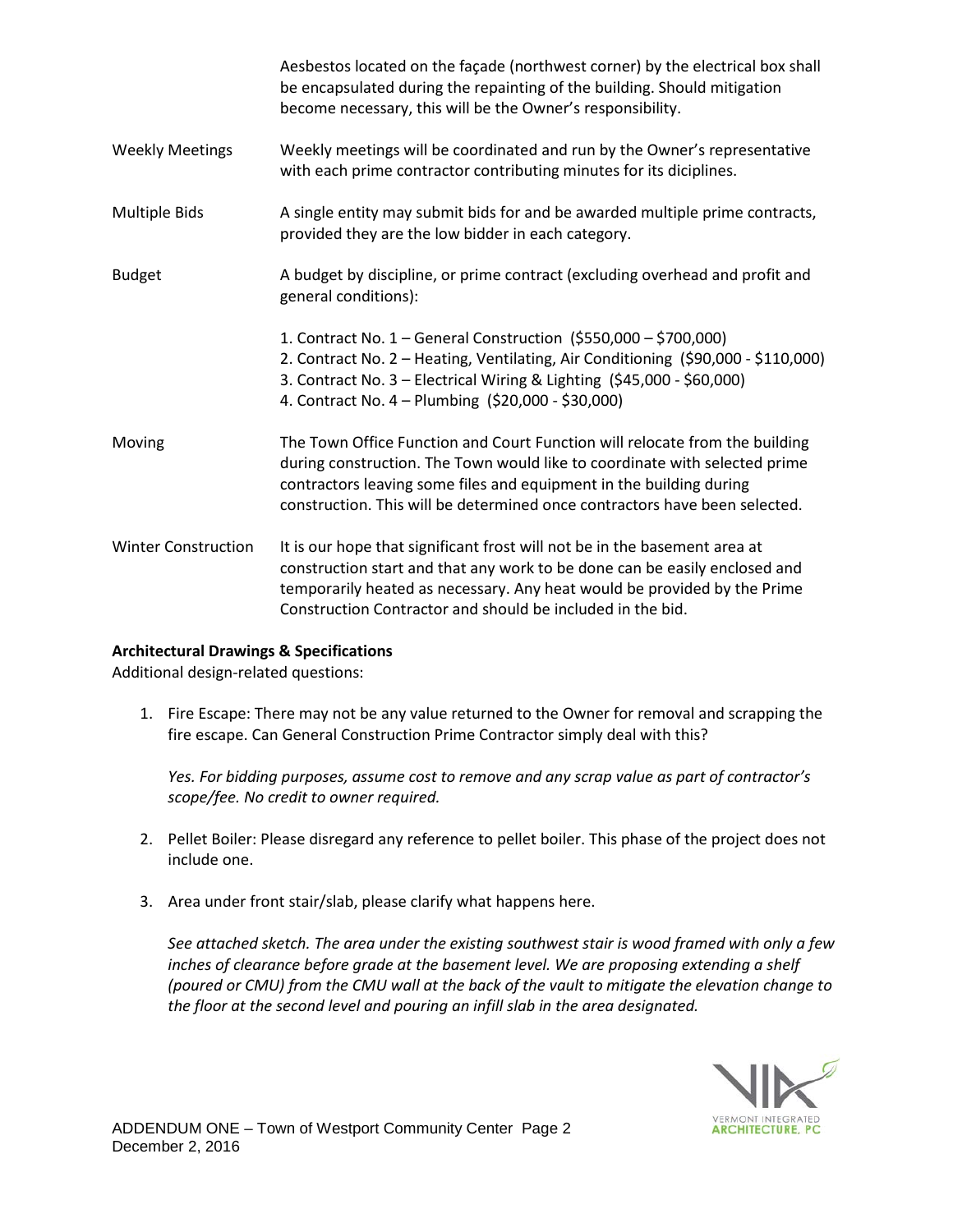- 4. Glazing for the sunburst window may remain.
- 5. Cornice returns on both gable ends shall be repainted and re-roofed with metal to match roofing.

Please direct any questions by email, to:

Andrea Murray, AIA, NCARB, LEEP AP, Principal Vermont Integrated Architecture, P.C. (VIA)

[andrea@vermontintegratedarchitecture.com](mailto:andrea@vermontintegratedarchitecture.com)

**End Addendum One**

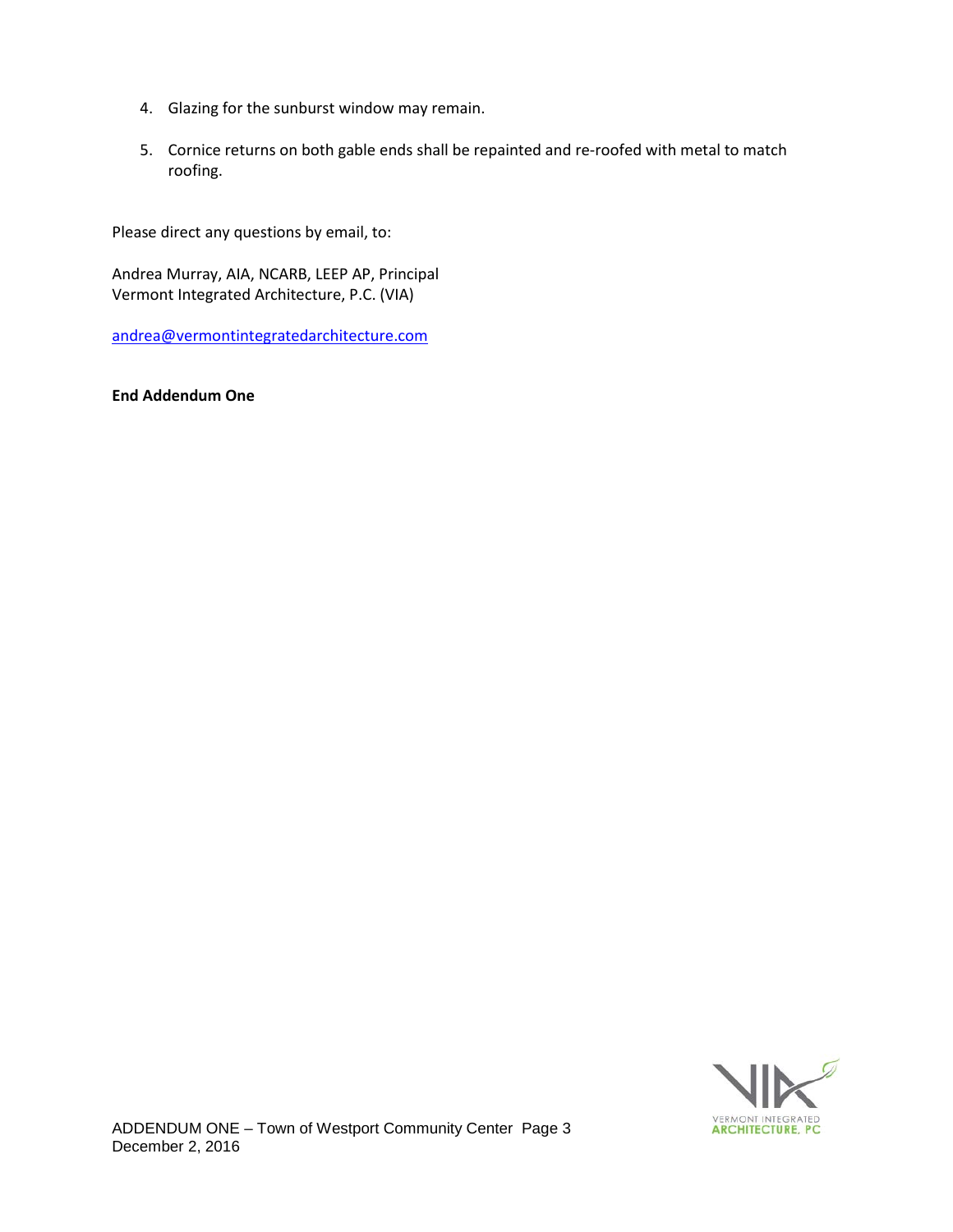